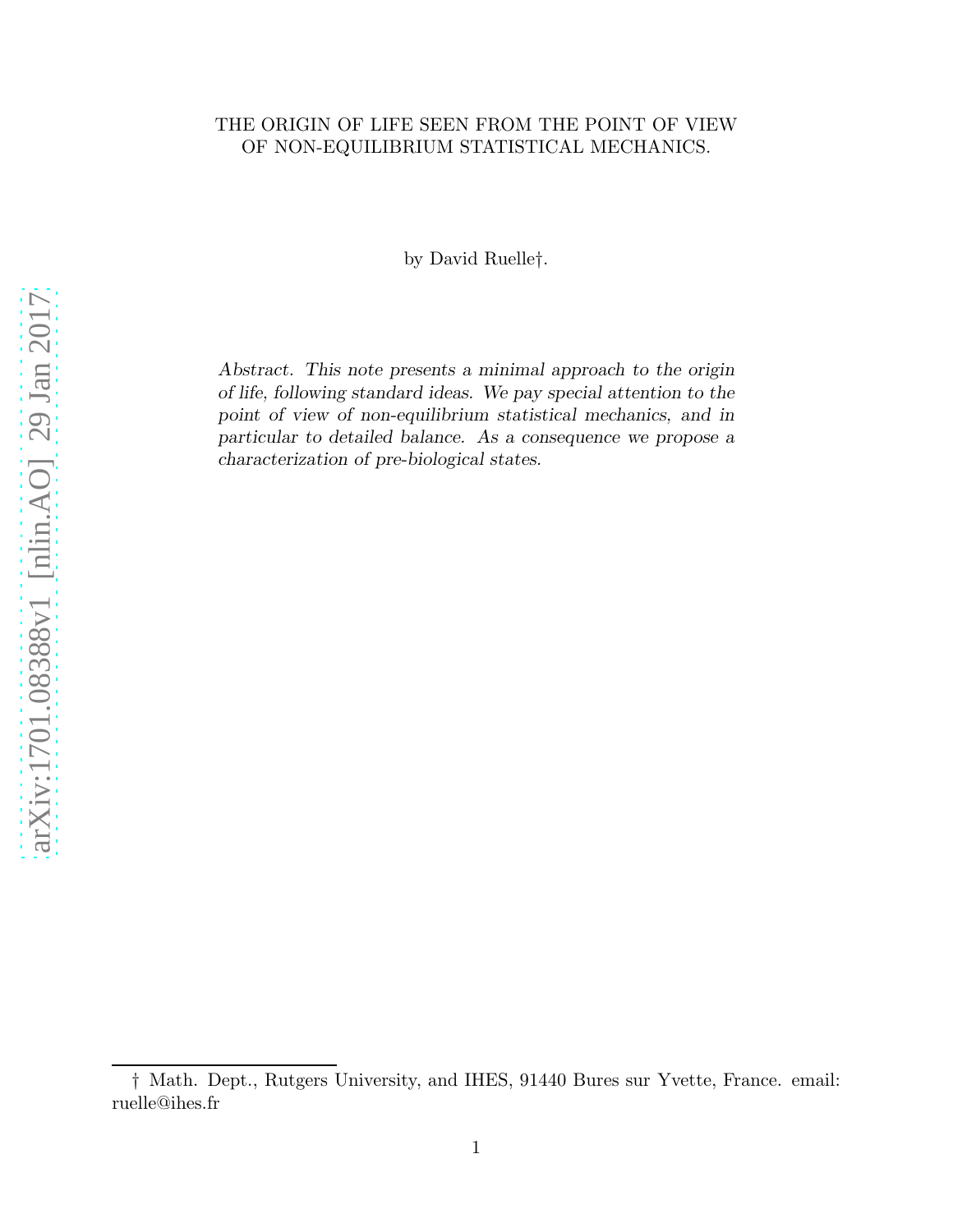### 1. An outline of the origin of life.

Life seems to have appeared on Earth soon after this was permitted by the ambient conditions. It is therefore plausible that the origin of life is a natural consequence of the laws of physics: in some range of values for the ambient parameters, some form of life should appear with high probability. The laws of physics include conservation of energy and increase of entropy (first and second law of thermodynamics). What we call life exhibits highly improbable structures, but this does not contradict the overall increase of entropy, as argued for instance by Schrödinger [9]. Still, one would like to gain understanding of how and why the improbable structures of life arise: the catalytic system which organizes biological chemistry, the replication system which deals with biological information, the machinery of membranes enclosing cells, etc. These apparently improbable structures should be outputs, not inputs of a theory of the origin of life.

Non-equilibrium statistical mechanics is the physical theory that should be used to understand the origin of life. What one calls non-equilibrium statistical mechanics is however only a collection of results of limited applicability. There is a beautiful theory of non-equilibrium close to equilibrium (fluctuation-dissipation theorem, etc.) but the life processes are typically very far from equilibrium. There are mathematically profound results based on the theory of hyperbolic dynamical systems (Gallavotti-Cohen fluctuation theorem for entropy production [7], linear response away from equilibrium). There are also general developments assuming a stochastic modeling of microscopic dynamics (Evans, Jarzynski, Crooks, etc.). The detailed balance formula (based on time-reversal invariance and assuming an environment at a given temperature) is another tool of non-equilibrium statistical mechanics. Detailed balance does not depend essentially on stochastic assumptions and makes limited but specific non-equilibrium predictions.

A brief digression on stochastic forces may be appropriate here. Markovian stochasticity is a natural simplifying approximation for microscopic dynamics. It can be justified to some extent from deterministic chaotic assumptions on the mechanical laws for time evolution. Stochastic forces can be used to justify the fluctuation-dissipation formula, the fluctuation formula for entropy production, and the detailed balance formula. But using as in [7] deterministic rather than stochastic forces is not only more satisfactory from a basic conceptual point of view, it is also likely to lead to specific predictions of greater physical interest. In particular detailed balance does not depend on Markovian stochasticity in an essential way (see [8]), and predicts useful relations for the chemical reaction rates, while more general formulas based on stochasticity lack predictive value.

In the vast literature on the origin of life there are relatively few contributions based on non-equilibrium statistical mechanics. Let us mention Andrieu and Gaspard [1], England [5], Fox [6]. England's paper has the interest of being based on the detailed balance formula.

Beginning with a chemical system out of equilibrium, we shall try to understand the origin of life as a necessary process (under suitable general initial conditions) resulting from the laws of statistical mechanics. We have thus to see how organized metabolism and replication of information spontaneously arise. As a starting point we may think of a liquid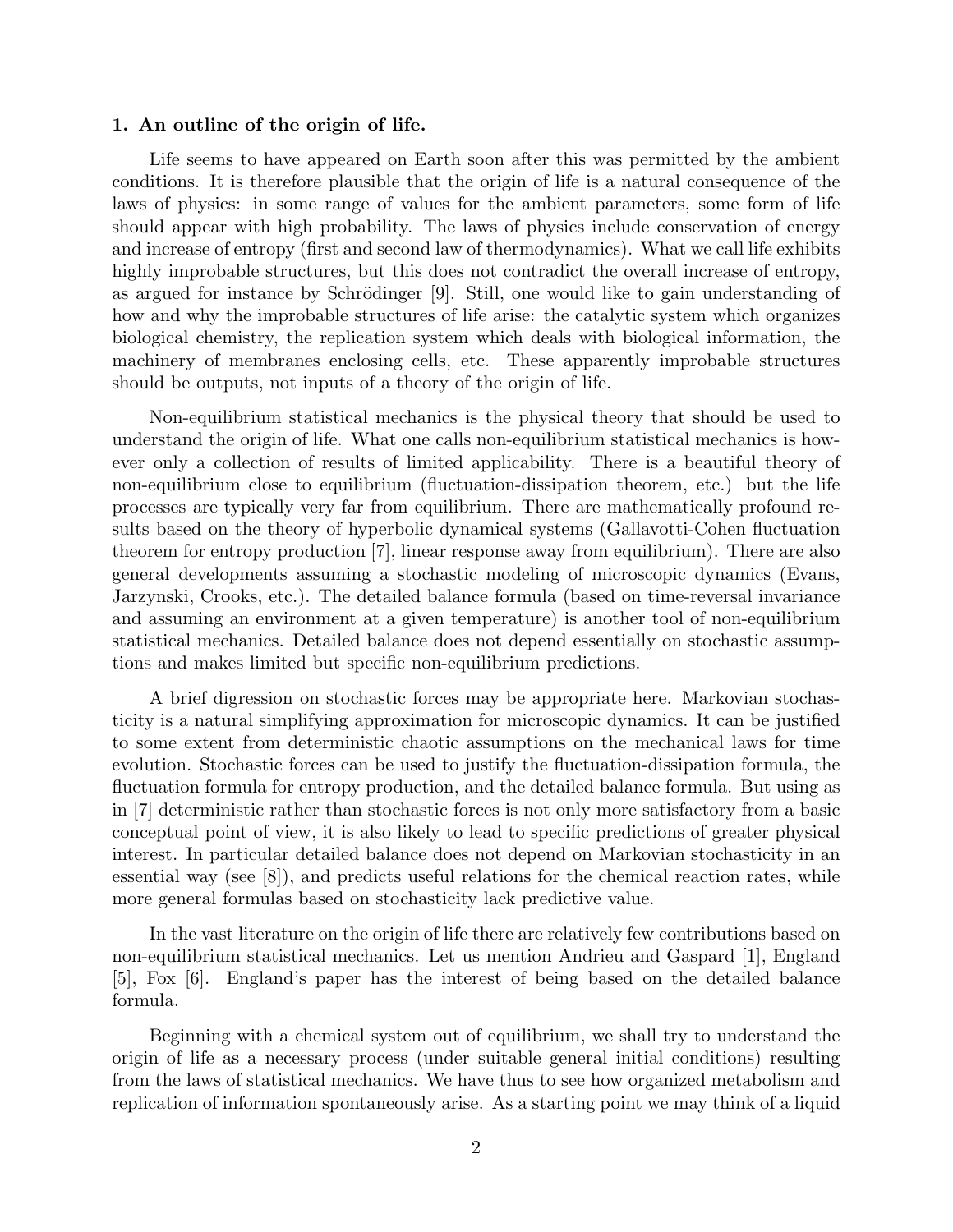bath (water containing various solutes) interacting with some pre-metabolic systems. The pre-metabolic systems are chemical associations which may be carried by particles floating in the liquid, or contained in cracks of a solid boundary of the liquid, etc. We shall want that local equilibration times for temperature and pressure, as well as diffusion times for solutes in the liquid, are small compared with the times over which we observe the evolution of the pre-metabolic systems (these are natural conditions, needed in particular for detailed balance). Apart from that we shall attempt at using only basic physical principles, and shall avoid deriving central life processes from Markovian stochasticity assumptions.

In what follows we shall not propose a specific scenario for the origin of life. Instead of this we shall outline a few plausible steps leading to more and more complex states of pre-metabolic systems so that something like life may naturally arise. What actually took place may have been different, and was certainly very complicated. But the point is that there are plausible scenarios which lead necessarily to life, or something like it.

We shall consider situations related to different time scales:

(a) Slowly evolving pre-metabolic states.

The pre-metabolic system is in a stationary state and interacts with a fixed environment (i.e., fixed temperature, pressure and solute composition of the fluid) or the premetabolic state evolves slowly with an imposed slowly evolving environment. [The ideas of detailed balance theory clarify the microscopic structure of slowly evolving states, see Section 2].

(b) Co-evolution with environment.

On a longer time scale, the activity of pre-metabolic systems may change the parameter values of the environment. This in turn changes the states of the systems interacting with the bath and some may disappear.

(c) Creation of new states.

Also on a longer time scale, fluctuations in the chemistry of a slowly evolving state of a pre-metabolic system may cause the creation of a new slowly evolving state. The creation of the new state may for instance involve the creation of new polymers. The new state may have a more complex pre-metabolic activity than the original one. Some systems may divide into pieces which evolve differently. Asymptotically this may lead to the coexistence of possibly several pre-metabolic systems.

(d) Competition of pre-metabolic systems.

In view of (b) and (c) the distribution of steady states of pre-metabolic systems is expected to be time dependent on a sufficiently long time scale. Some systems may be forced to disappear (as in (b)) others may arise (as in (c)).

(e) Towards biological evolution.

If a pre-metabolic system contains polymers and the growth of one polymer is influenced by the nature of already present polymers, the competition mentioned in (d) operates and results in a selection process: biological evolution has begun.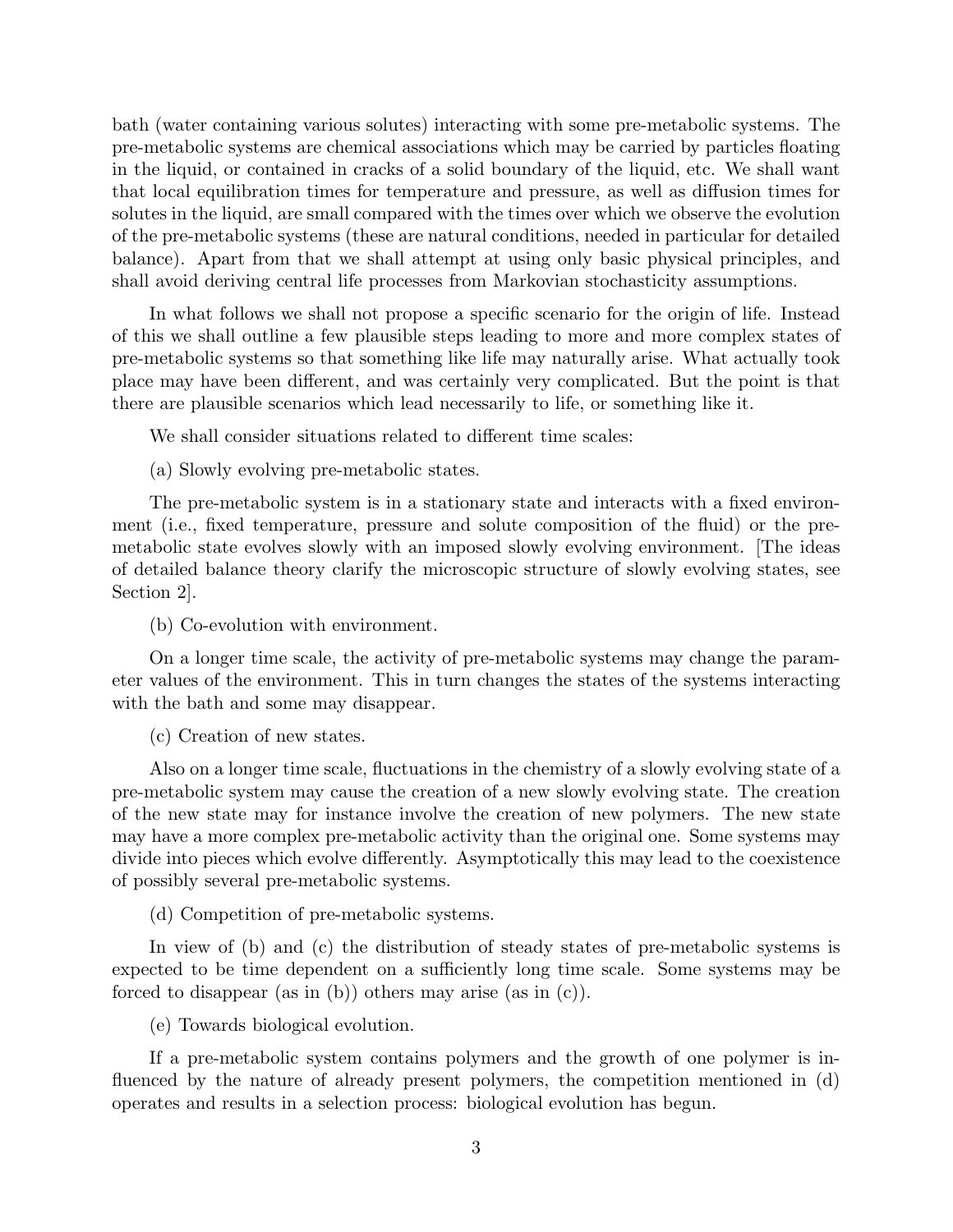The purpose of the present note is to attempt a more precise discussion of the above remarks by using basic ideas of non-equilibrium statistical mechanics. In view of this we have just presented some accepted or acceptable ideas on pre-biological or pre-metabolic systems. Note that one such system may occupy several distinct regions of space (just as biological species may consist of different individuals). But pre-metabolic systems have a discrete structure: we are not thinking of a homogeneous pre-biological soup.

The spirit of our approach is related to that of England [5]. We shall however concentrate our attention on almost stationary states rather than replicating systems (which need not be present). In view of detailed balance the Gibbs free energy production plays an important role in the stationary state approach as it does in England's paper (this is not too astonishing).

For simplicity we shall in what follows speak of systems instead of pre-metabolic systems, and metabolic activity instead of pre-metabolic activity.

Let us now discuss the situations (a)-(e) in more details.

## (a) Slowly evolving states.

We consider a system M interacting with a bath containing various solutes. The system  $M$  is initially in a state  $J$  which we assume to have a large more or less homogeneous surface interacting metabolically with the bath. For definiteness we let  $J$  describe a unit piece of M, say a unit element of metabolically active surface. We choose a time interval  $\tau$ large with respect to local equilibration times. In this time interval the state J becomes a state K with Gibbs free energy change  $\Delta_M = G(K) - G(J)$  while there is a corresponding Gibbs free energy change  $\Delta_*$  of the solutes in the bath as they interact with the system M. The second law of thermodynamics gives

$$
\Delta_M + \Delta_* \leq 0
$$

Let the state K become L after another time interval  $\tau$ :

$$
J \to K \to L \to \cdots
$$

We may say that  $K \to L$  is metabolically equivalent to  $J \to K$  if the composition of the bath is kept constant and if the metabolically active surface of  $K$  is equivalent to the metabolically active surface of  $J$  (the bulk of  $K$  may be different from the bulk of  $J$  so that  $\Delta_M \neq 0$ . Metabolic equivalence of  $J \to K$  and  $K \to L$  implies that  $\Delta_M$  and  $\Delta_*$  are the same for  $J \to K$  and  $K \to L$ , and we may say that  $J \to K \to L \to \cdots$  describes an almost stationary state of M.

We expect that a small change in the composition of the bath, such that  $\delta\Delta_*$  =  $\Delta_*(K \to L) - \Delta_*(J \to K)$  need not vanish, will give rise to a small change

$$
\delta \Delta_M = \Delta_M (K \to L) - \Delta_M (J \to K) = \kappa \delta \Delta_*
$$

with proportionality constant  $\kappa$ . In this situation we may speak of a slowly evolving state. Note that  $\Delta_*$  corresponds to a channel  $\alpha$  with initial state  $\alpha^{\text{in}}$  and final state  $\alpha^{\text{out}}$  for the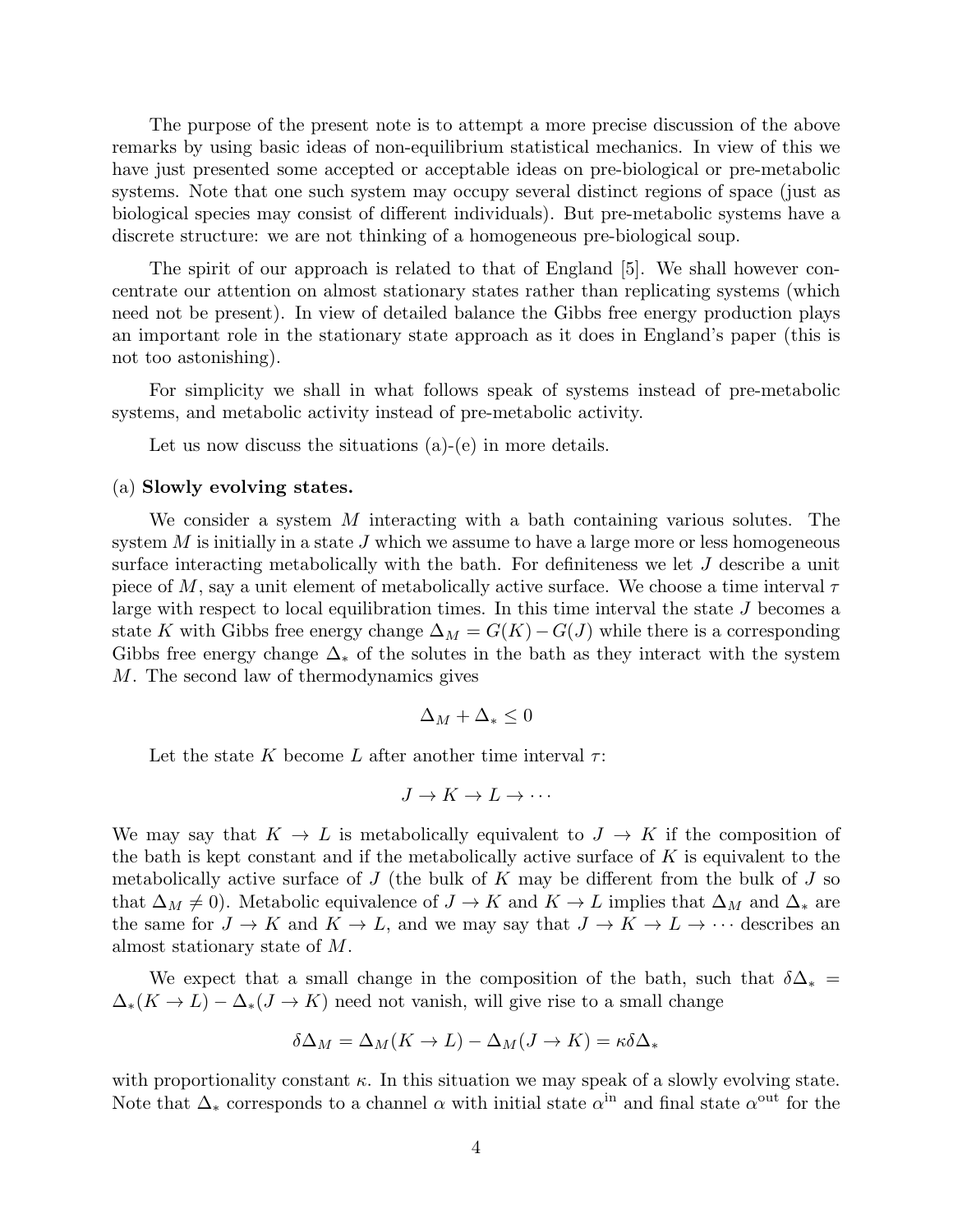solutes in the bath. In particular  $\Delta_*$  depends on the channel  $\alpha$  for  $J \to K$ . [The situation where  $J \to K$  involves various channels  $\alpha$  with different probabilities can be discussed using detailed balance, see Section 2].

#### (b) Co-evolution with the environment.

Consider now several systems  $M_j$   $(j = 1, \ldots)$  in slowly evolving states  $K_j$  interacting with the same bath. Denote by  $\Delta_{*j}$  the change of free energies of the solutes for the time interval  $\tau$  and a given  $K_j$ . The changes  $\Delta_j$  in Gibbs free energies for the states  $K_j$  satisfy

$$
-(\Delta_{Mj} + \Delta_{*j}) \ge 0
$$

Let us discuss the situation where the growth of the  $K_j$  slowly influences the concentration of solutes in the bath, and the concentration of solutes influences the growth of the  $K_j$  in return. This could lead to a nontrivial time evolution of the bulks of the  $K_i$  (described by their Gibbs free energies  $G_i$ ). If "nutrients" are supplied to the bath at a limited rate, one can easily obtain the simple situation where the system tends to a stationary state. In particular we have asymptotically  $\Delta_{Mj} = 0$ . We have thus two possibilities:

 $(\alpha)$   $\Delta_{Mj}$  +  $\Delta_{*j}$  vanishes so that  $\Delta_{*j}$  also vanishes. This means that the system  $M_j$ is *dead*, it has no metabolic activity.

 $(\beta)$   $\Delta_{Mj} + \Delta_{*j}$  does not vanish, so that  $-\Delta_{*j} > 0$ . There is then metabolic activity in the sense that  $\tilde{M}_j$  catalyzes the transformation  $\alpha^{\text{in}} \to \alpha^{\text{out}}$  of the solutes.

The simplest case of interest is when there is just one system M in a state K with metabolic activity.

#### (c) Fluctuations and the creation of new stationary states.

The chemical reactions taking place in a metabolically active stationary (or slowly evolving) state K will undergo microscopic fluctuations. If such a fluctuation produces a chemical molecule X of a new kind, this molecule may have catalytic properties which will change the chemistry of  $K$  locally. After a while the molecule  $X$  will be destroyed, and this will usually put an end to the fluctuation initiated with  $X$ . It is however possible that X catalyzes directly or indirectly the production of a new molecule Y which has the autocatalytic property that, before being destroyed, it has led to the production of other copies of the molecule Y, more than 1 in the average. The state  $K$  is thus changed into a state  $K'$  with a different metabolism. We may assume that  $K'$  is slowly evolving, but it is usually not a stationary state in the given environment. If the change  $\Delta'$  of the Gibbs free energy of K' after time  $\tau$  is  $\lt 0$  (and remains  $\lt 0$ ) the system M will rapidly disappear.

The interesting situation is when  $\Delta_{M'} > 0$ , i.e., when the new state K' grows with time. This corresponds to rare fluctuations of the original state  $K$ . In this case the state K' of M and the states  $K_1, \ldots$  of  $M_1, \ldots$  possibly present in the same bath, will evolve (in the simplest case) towards stationary states  $\tilde{K}, \tilde{K}_1, \ldots$  as discussed in (b) above.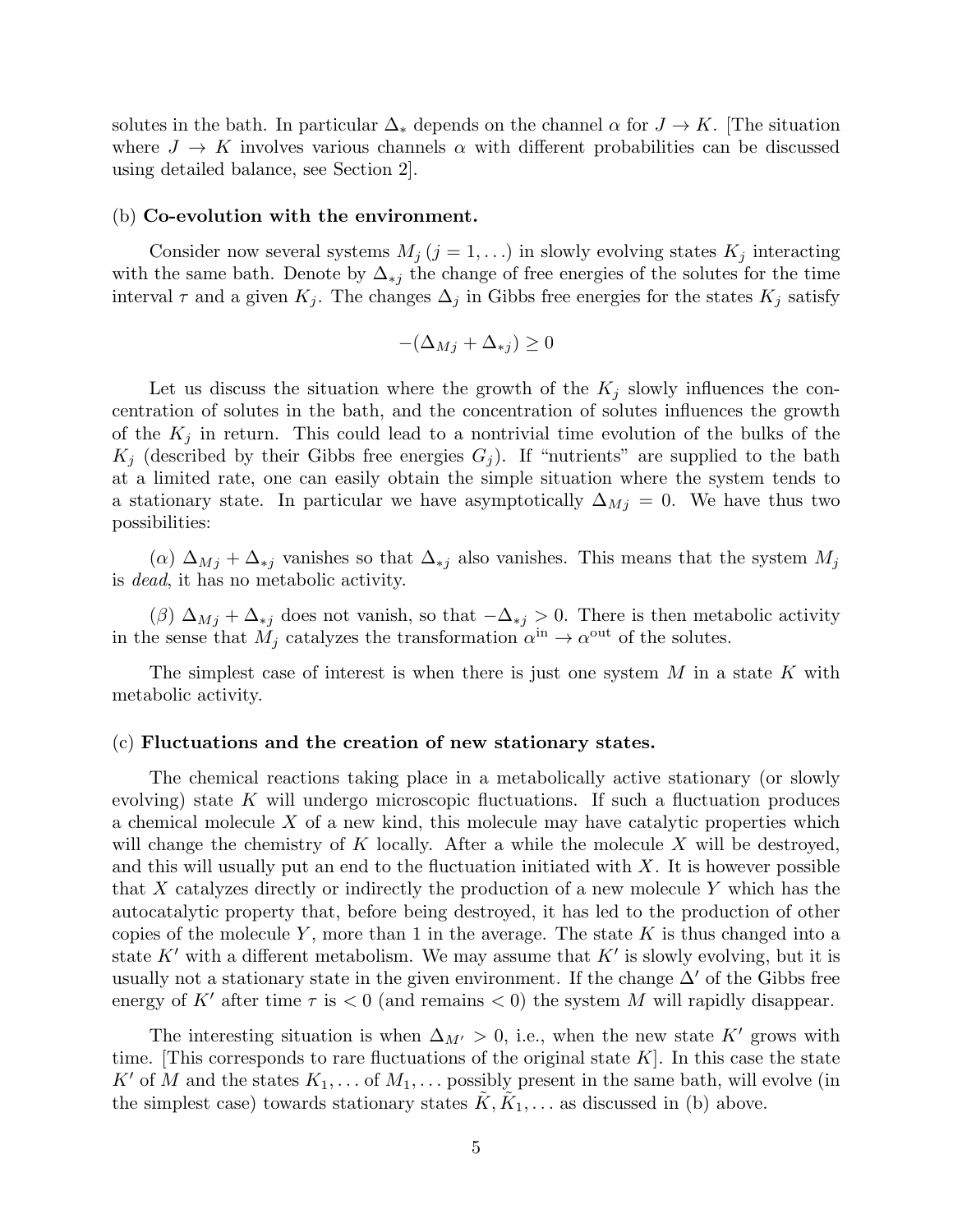The process of creation of new stationary states just described is somewhat schematic but conceptually clear. A state  $K$  may also undergo an aging process with the progressive creation of more and more complex polymers. [An interesting example of system of that sort has been proposed for the origin of life: it evolves from a plausible mixture of polyphosphate and small organic molecules [2]].

### (d) Competing systems.

Consider again several systems  $M_j$   $(j = 1, \ldots)$  in non-stationary states  $K_j$  interacting with the same bath. We assume that the co-evolution of the  $K_j$  and the solutes in the bath gives asymptotic stationary states  $\tilde{K}_j$  of the  $M_j$  and a stationary composition of the bath. The use of solutes (described by  $\alpha_j^{\text{in}} \to \alpha_j^{\text{out}}$  $_j^{\text{out}}$ ) will in general be different for the different states  $\tilde{K}_j$ . Therefore the systems  $M_j$  will not necessarily compete for "nutrients" and can coexist in states  $\tilde{K}_j$  corresponding to different metabolisms.

Over a long timescale, some systems  $M_i$  may divide spatially into pieces. The state of some pieces may become new states as in (c) and some pieces may disappear as in (b). Also, if a system  $M_j$  is in a state  $K_j$  it may release some molecule with catalytic activity which may reach another system and transform it (horizontal metabolic transfer). We have thus a picture of competing systems in states with different metabolisms. In this picture different systems have different spatial localizations, but need not be separated by membranes. All we need are different systems in slowly evolving states, interacting with a bath, with chemical fluctuations which occasionally cause a new state to arise with greater metabolic complexity.

Metabolic complexity is not in itself a competitive advantage, but may allow growth in a given environment:  $\Delta_{Mj} > 0$ . Some systems will thus grow for a while, modify the environment, and some other systems will thus be eliminated. We expect thus that systems with fast metabolism will progressively dominate in an environment which becomes progressively poorer in "nutrients".

## (e) Towards biological evolution.

Consider a system using catalytic molecules, with rapid and complex metabolism. In this situation chemical fluctuations as discussed in (c) will occur frequently. In particular, the creation of (random) polymers will be favored including some with catalytic activity. When autocatalytic activity arises in a class of polymers, selection can begin to operate within this class, and one can say that biological evolution begins.

We have restricted our ideas on the origin of life to a minimum, compatible with popular views (see [9], [4], [3]). Rigorous non-equilibrium statistical mechanics makes a limited contribution to the sketch of the origin of life which we have discussed. In Section 2 we present detailed balance results as they may contribute to an understanding of prebiological states. A characterization of pre-biological states is attempted in Section 3.

# 2. Detailed balance.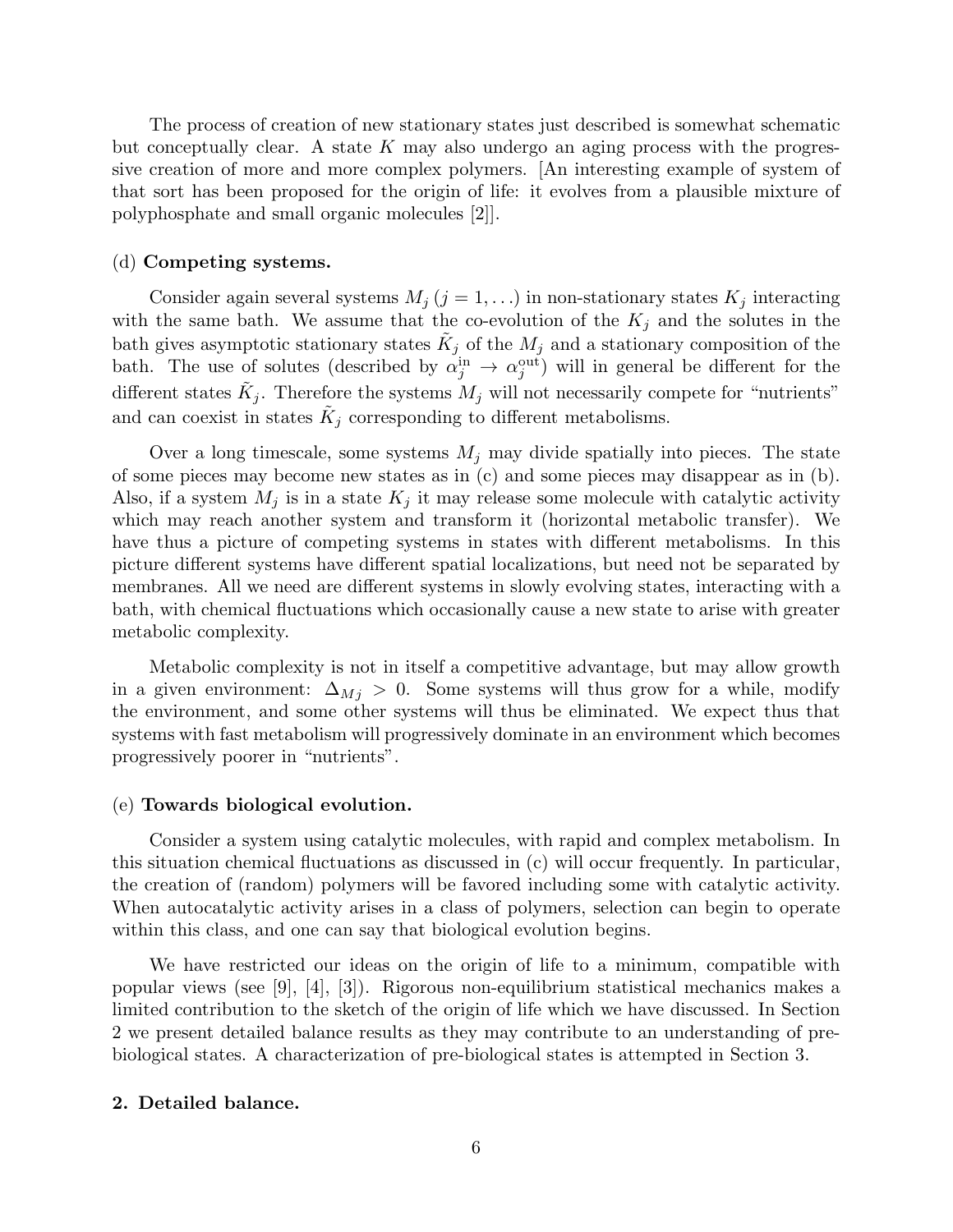We consider as above a system M immersed in a large bath of fluid (water containing various solutes). The temperature, the pressure, and the chemical potentials of the solutes are fixed. We let  $J, K$  denote states of the system M. These states are statistical descriptions for the microscopic positions and momenta of the atoms composing M and a small body of fluid around M. For our purposes  $J$  and  $K$  should be metastable states with lifetimes large compared with local equilibration times for pressure, temperature, and solute concentration in the fluid. We do not discuss here how these conditions are implemented mathematically (see [8] for details).

Denote by  $\pi_{\tau}(J \to K)$  the conditional probability that, starting from the state J, we end up in the state K after time  $\tau$ . The transition  $J \to K$  may occur through various channels  $\alpha$  corresponding to changes  $\alpha^{\text{in}} \to \alpha^{\text{out}}$  of the number of molecules of various kinds which are absorbed or rejected in the bath in the course of  $\alpha$ . The solute molecules may be metastable, but we assume that they undergo chemical changes only in contact with the system  $M$ . This simplifying assumption just means that the chemical composition of the bath is kept constant.

We may write  $\pi_{\tau}(J \to K), \pi_{\tau}(K \to J)$  as sums over channels:

$$
\pi_{\tau}(J \to K) = \sum_{\alpha} \pi_{\tau}^{\alpha}(J \to K) \qquad , \qquad \pi_{\tau}(K \to J) = \sum_{\alpha} \pi_{\tau}^{-\alpha}(K \to J) \qquad (1)
$$

where  $-\alpha$  is the reverse  $\alpha^{\text{out}} \to \alpha^{\text{in}}$  of channel  $\alpha$ . We shall use the probabilities  $p^{\alpha}, \bar{p}^{\alpha}$  of the channels  $\alpha, -\alpha$ :

$$
p^{\alpha} = \frac{\pi_{\tau}^{\alpha}(J \to K)}{\pi_{\tau}(J \to K)} \qquad , \qquad \bar{p}^{\alpha} = \frac{\pi_{\tau}^{-\alpha}(K \to J)}{\pi_{\tau}(K \to J)} \tag{2}
$$

We shall also use the identity (see [8])

$$
\frac{\pi_{\tau}^{-\alpha}(K \to J)}{\pi_{\tau}^{\alpha}(J \to K)} = \exp[\beta(\Delta_M^{\alpha} + \Delta_*^{\alpha})]
$$
\n(3)

where  $\Delta_M^{\alpha}$  and  $\Delta_*^{\alpha}$  are the changes in Gibbs free energy of the system M and the bath in the transition  $(J, \alpha^{\text{in}})$  to  $(K, \alpha^{\text{out}})$ . This identity results from the time reversal invariance of the basic laws of physics. Note that  $\Delta_*^{\alpha}$  G takes into account the concentration of the solutes (via their chemical potentials). From  $(1),(2),(3)$  we obtain the following generalized detailed balance relation (see [8], equation (1.6)):

$$
\frac{\pi_{\tau}(K \to J)}{\pi_{\tau}(J \to K)} = \sum_{\alpha} p^{\alpha} \exp[\beta(\Delta_M^{\alpha} + \Delta_*^{\alpha})]
$$
(4)

[In formula (4) the change in Gibbs free energy in the transition  $(J, \alpha^{\text{in}}) \rightarrow (K, \alpha^{\text{out}})$  is  $\Delta_M^{\alpha} = -\beta \Delta_M^{\alpha} S + \Delta_M^{\alpha} H$  for the system M and  $\Delta_*^{\alpha} = -\beta \Delta_*^{\alpha} S + \Delta_*^{\alpha} H$  for the solutes. We have written  $\Delta_M^{\alpha} S$  for the change of entropy of the system M and  $\Delta_M^{\alpha} H$  for the change of enthalpy (enthalpy is energy + a pressure  $\times$  volume term). Similarly,  $\Delta_*^{\alpha} S$  and  $\Delta_*^{\alpha} H$ are the changes for the solutes.]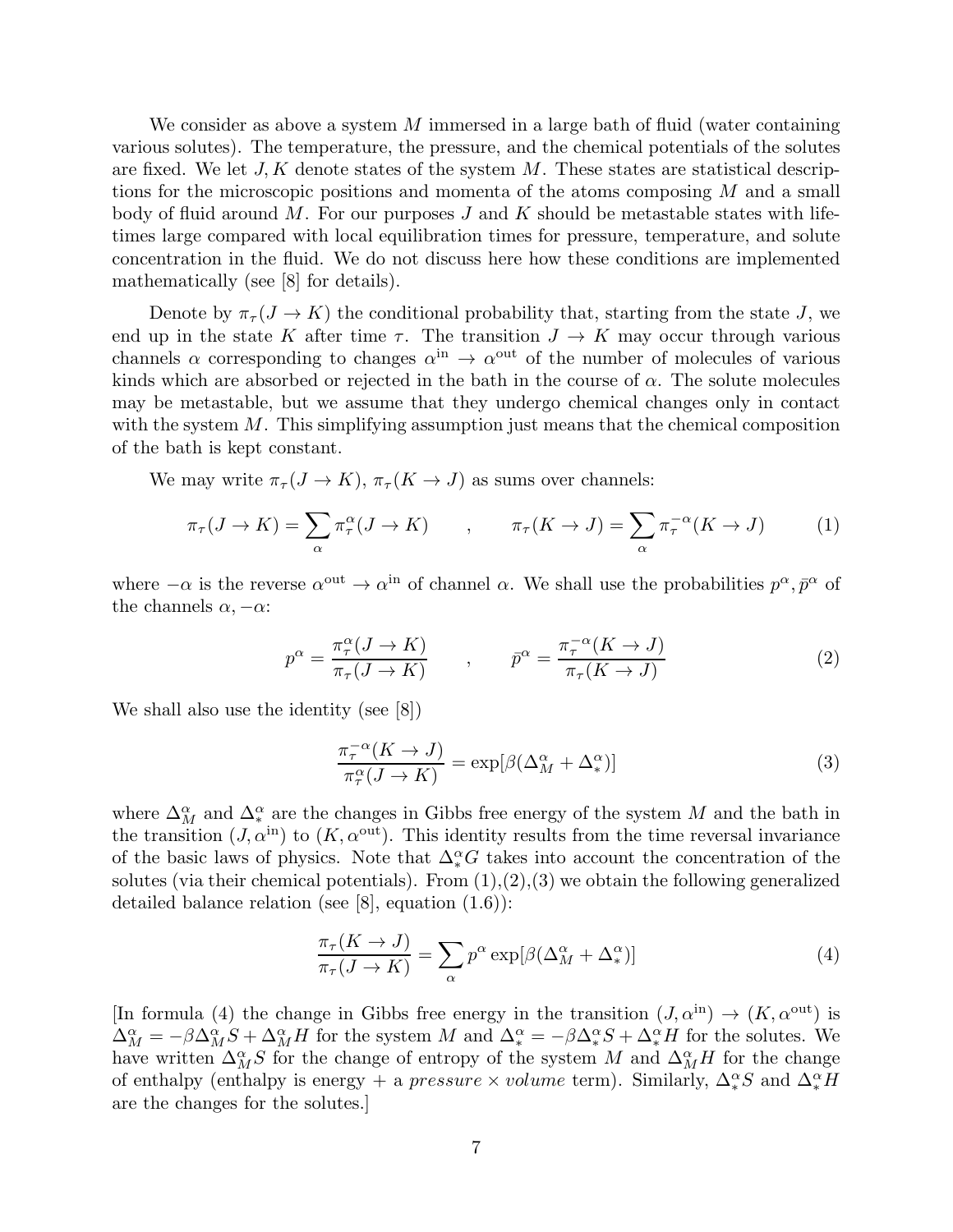One can show from the above formulas that the probabilities  $\bar{p}^{\alpha}$  corresponding to the reverse transitions  $(K, \alpha^{\text{out}}) \to (J, \alpha^{\text{in}})$  satisfy

$$
\bar{p}^{\alpha} = \frac{p^{\alpha} \exp[\beta(\Delta_M^{\alpha} + \Delta_*^{\alpha})]}{\sum_{\gamma} p^{\gamma} \exp[\beta(\Delta_M^{\gamma} + \Delta_*^{\gamma})]}
$$
(5)

(see [8], Remark  $2(d)$ ).

If K is a stationary state, so that  $\pi_{\tau}(K \to K) = 1$  we obtain  $\sum_{\alpha} p^{\alpha} \exp[\beta(\Delta_M^{\alpha} +$  $(\Delta_{\ast}^{\alpha})$ ] = 1 from (4). Then (5) gives

$$
\bar{p}^\alpha = p^\alpha \exp[\beta (\Delta_M^\alpha + \Delta_*^\alpha)]
$$

From this one can deduce that in the average  $\Delta_*^{\alpha}$  is negative: the Gibbs free energy of solutes decreases and is dissipated in the bath, as discussed below in more details.

#### 3. Characterization of pre-biological states.

We have discussed pre-biological states  $J, K, \cdots$  of a system M in contact with a bath containing solutes. What does non-equilibrium statistical mechanics say about such states? A good point to start is stationary states:  $\pi_{\tau}(J \to K) = \pi_{\tau}(K \to L) = \cdots = 1$ , which means that the growth of the state is limited by the environment. To qualify as pre-biological, the state  $K$  should contain a fair amount of Gibbs free energy. As seen in Section 2, the stationarity of  $K$  implies that

$$
\sum_{\alpha} p^{\alpha} \exp[\beta (\Delta_M^{\alpha} + \Delta_*^{\alpha})] = 1
$$

and the time-reversal invariance gives

$$
\bar{p}^{\alpha} = p^{\alpha} \exp[\beta(\Delta_M^{\alpha} + \Delta_*^{\alpha})] \tag{6}
$$

so that

$$
p^{\alpha} = (p^{\alpha} + \bar{p}^{\alpha}) \frac{1}{1 + \exp[\beta(\Delta_M^{\alpha} + \Delta_*^{\alpha})]} , \quad \bar{p}^{\alpha} = (p^{\alpha} + \bar{p}^{\alpha}) \frac{\exp[\beta(\Delta_M^{\alpha} + \Delta_*^{\alpha})]}{1 + \exp[\beta(\Delta_M^{\alpha} + \Delta_*^{\alpha})]}
$$

Writing  $u^{\alpha} = -\beta(\Delta_M^{\alpha} + \Delta_*^{\alpha})$  we have

$$
-\beta \sum_{\alpha} p^{\alpha} (\Delta_M^{\alpha} + \Delta_*^{\alpha}) = \sum_{\alpha: u^{\alpha} > 0} (p^{\alpha} - \bar{p}^{\alpha}) u^{\alpha} = \sum_{\alpha: u^{\alpha} > 0} (p^{\alpha} + \bar{p}^{\alpha}) \frac{1 - \exp(-u^{\alpha})}{1 + \exp(-u^{\alpha})} u^{\alpha}
$$

$$
= \sum_{\alpha: u^{\alpha} > 0} (p^{\alpha} + \bar{p}^{\alpha}) u^{\alpha} \tanh(u^{\alpha}/2) \ge 0
$$

For a stationary state  $\sum_{\alpha} p^{\alpha} \Delta_M^{\alpha} = 0$  so that the average Gibbs free energy (=enthalpy) released to the bath is  $\sum_{\alpha} p^{\alpha}(-\Delta_{*}^{\alpha}) > 0$  (or =0 only if  $u^{\alpha} = 0$  identically). We take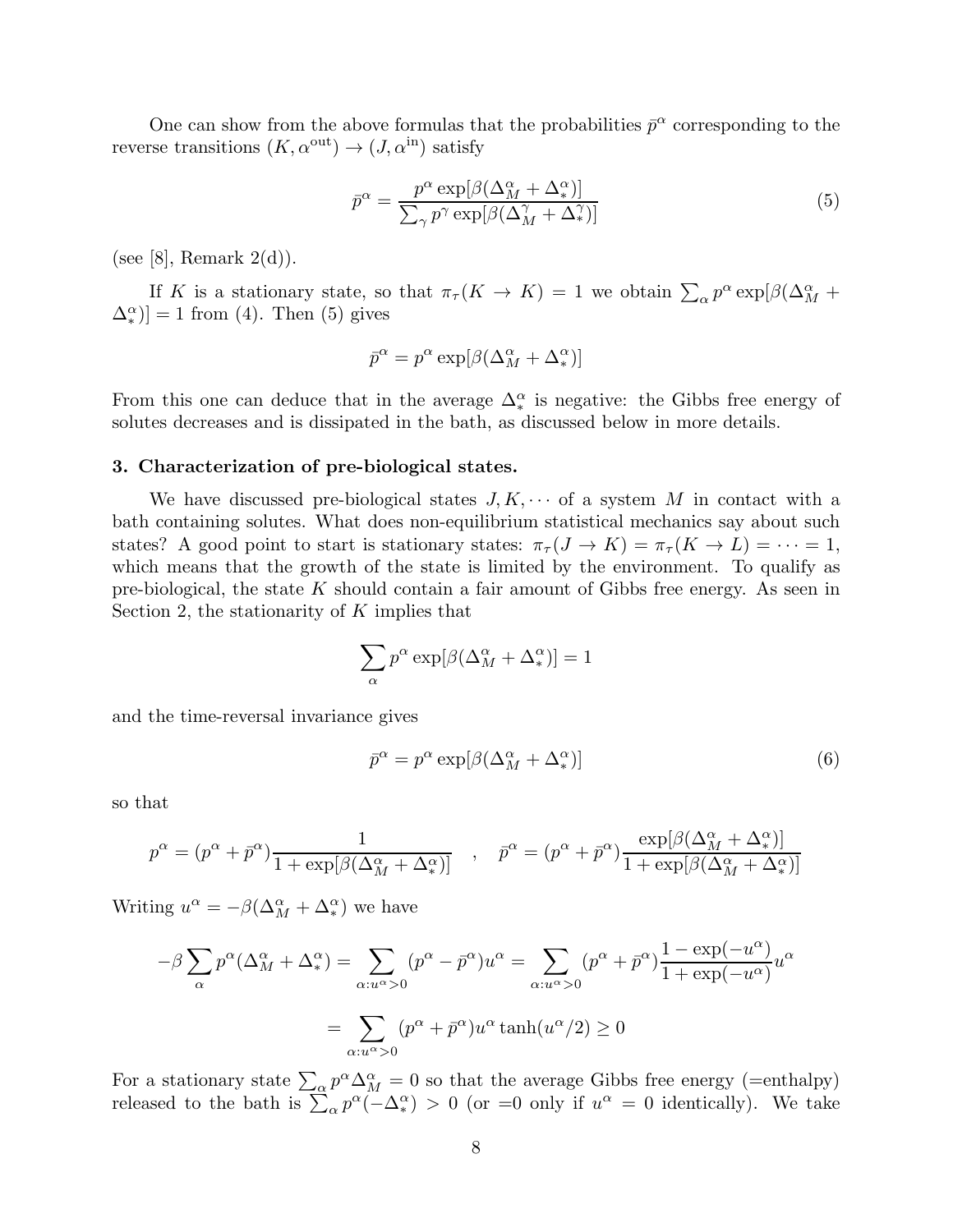the volume of M considered and the time  $\tau$  sufficiently small so that there are visible fluctuations of  $u^{\alpha}$ . In particular, since the state K contains a fair amount of Gibbs free energy, there are positive as well as negative fluctuations of  $\Delta_M^{\alpha}$ . The probability of the channel  $\alpha$  such that  $\Delta_M^{\alpha} > 0$  becomes important only if  $|\Delta_{*}^{\alpha}| - \Delta_M^{\alpha}$  is sufficiently large (because of the factor  $tanh(u^{\alpha}/2)$ ). Therefore in a given environment the preservation of a pre-biological stationary state will require either small  $\Delta_M^{\alpha}$ , or a machinery capable of converting a complex  $\alpha^{\text{in}}$  into  $\Delta_M^{\alpha} + \alpha^{\text{out}}$ . The existence of such complex reactions is the first hurdle to overcome in the creation of a pre-biological state. Note that a complex chain  $\alpha$  of independent Markovian reactions can be arranged with  $\Delta_M^{\alpha} > 0$ . The rates of these reactions must however depend on the environment in an uncontrolled manner. The relation (6) between the probabilities of  $\alpha$  and its inverse  $-\alpha$  is a specific consequence of time-reversal invariance.

Let the above machinery  $\alpha$  correspond to a state K so that  $\pi<sub>\tau</sub>(K \to K) = 1$ . The situation where K is a statistical superposition of  $K_1$  and  $K_2$  such that  $\pi_\tau(K_1 \to K_1)$  =  $\pi_{\tau}(K_2 \to K_2) = 1$  is unstable in general: mixing the components of  $K_1, K_2$  will produce a state  $\tilde{K}$  with average  $\Delta_M^{\alpha}$  either greater or smaller, and  $\tilde{K}$  will be dynamically replaced by  $K, K_1, K_2$ , or destroyed. Therefore a pre-biological state K is not normally a mixture. [We ignore here statistical superpositions of states with unrelated chemistry (see Section 1. (d)). Note that K may have different aspects depending on position with respect to the bath and its nutrients. In brief, a pre-biological state is generally indecomposable. This means in particular that the fluctuations in its composition are not large. The prebiological state is also stable under small perturbations, except when those lead to a new metabolic pathway, changing the nature of the state.

We see thus a pre-biological system as a set of components undergoing an organized set of chemical reactions using a limited amount of nutrients in the surrounding fluid. The complexity of the pre-biological system increases as the amount of available nutrients decreases. The system can sustain a limited amount of disturbance. An excessive level of disturbance destroys the organized set of reactions on which the system is based: it dies.